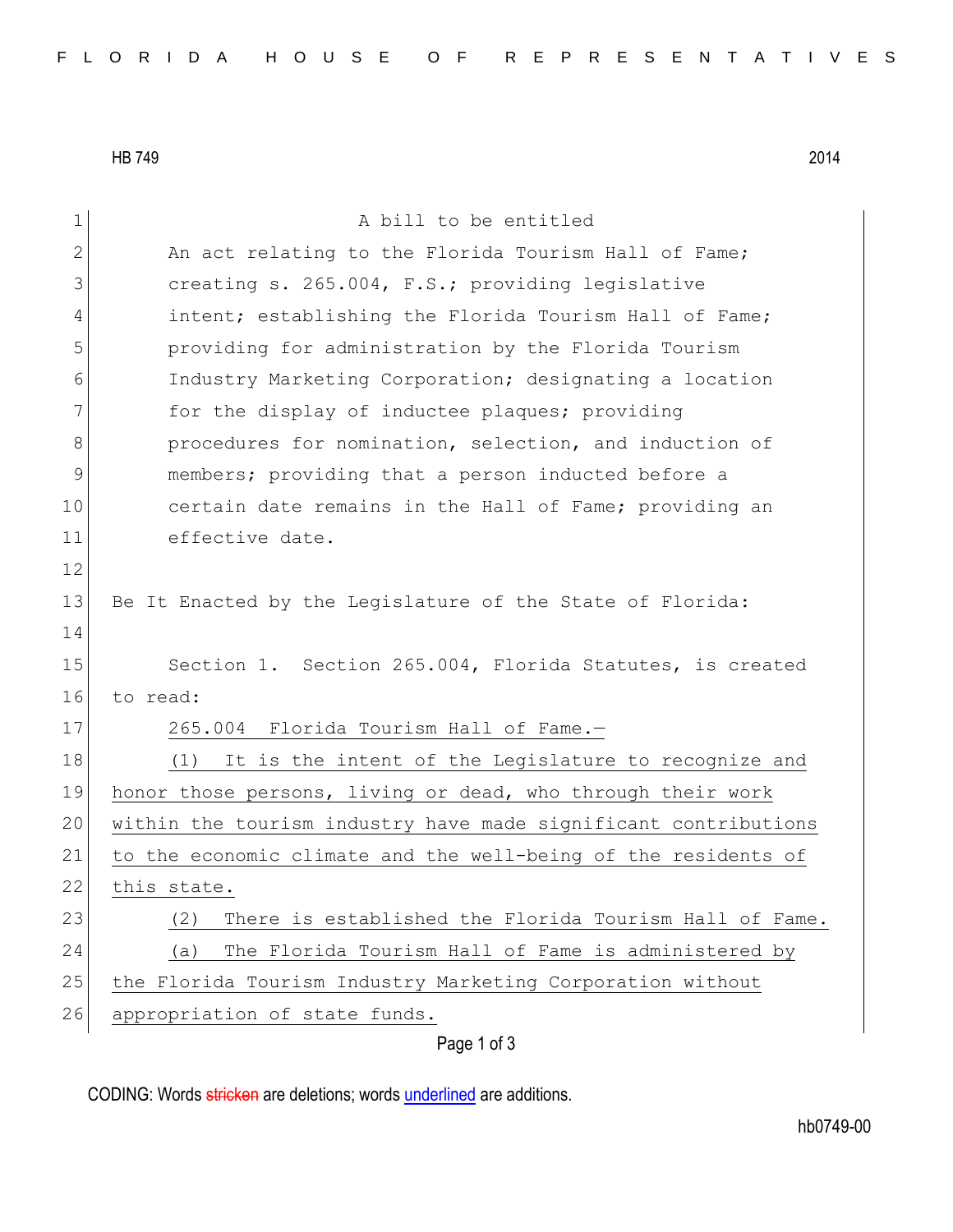HB 749 2014

| 27 | The Department of Management Services shall set aside<br>(b)     |
|----|------------------------------------------------------------------|
| 28 | an area on the Plaza Level of the Capitol Building and shall     |
| 29 | consult with the Florida Tourism Industry Marketing Corporation  |
| 30 | regarding the design and theme of the area.                      |
| 31 | Each person who is inducted into the Florida Tourism<br>(C)      |
| 32 | Hall of Fame shall have his or her name and image placed on a    |
| 33 | plaque displayed in the designated area of the Capitol Building, |
| 34 | which plaque shall designate the member's discipline or          |
| 35 | contribution and any vital information relating to the member.   |
| 36 | (3)<br>The Florida Tourism Industry Marketing Corporation        |
| 37 | shall establish selection criteria for induction into the        |
| 38 | Florida Tourism Hall of Fame and shall annually accept           |
| 39 | nominations.                                                     |
| 40 | In selecting its nominees for submission to the board<br>(a)     |
| 41 | of directors of the corporation, the corporation shall give      |
| 42 | preference to tourism industry leaders who were born in Florida  |
| 43 | or adopted Florida as their home state and who have made a       |
| 44 | significant contribution to the state's travel and tourism       |
| 45 | industry.                                                        |
| 46 | The corporation may establish criteria and set<br>(b)            |
| 47 | specific timeframes for the acceptance and consideration of      |
| 48 | nominations and may establish a formal induction ceremony to     |
| 49 | coincide with the annual Governor's Conference on Tourism.       |
| 50 | A person inducted into the Florida Tourism Hall of<br>(C)        |
| 51 | Fame administered by the corporation before July 1, 2014, shall  |
| 52 | remain in the Florida Tourism Hall of Fame.                      |
|    | Page 2 of 3                                                      |

CODING: Words stricken are deletions; words underlined are additions.